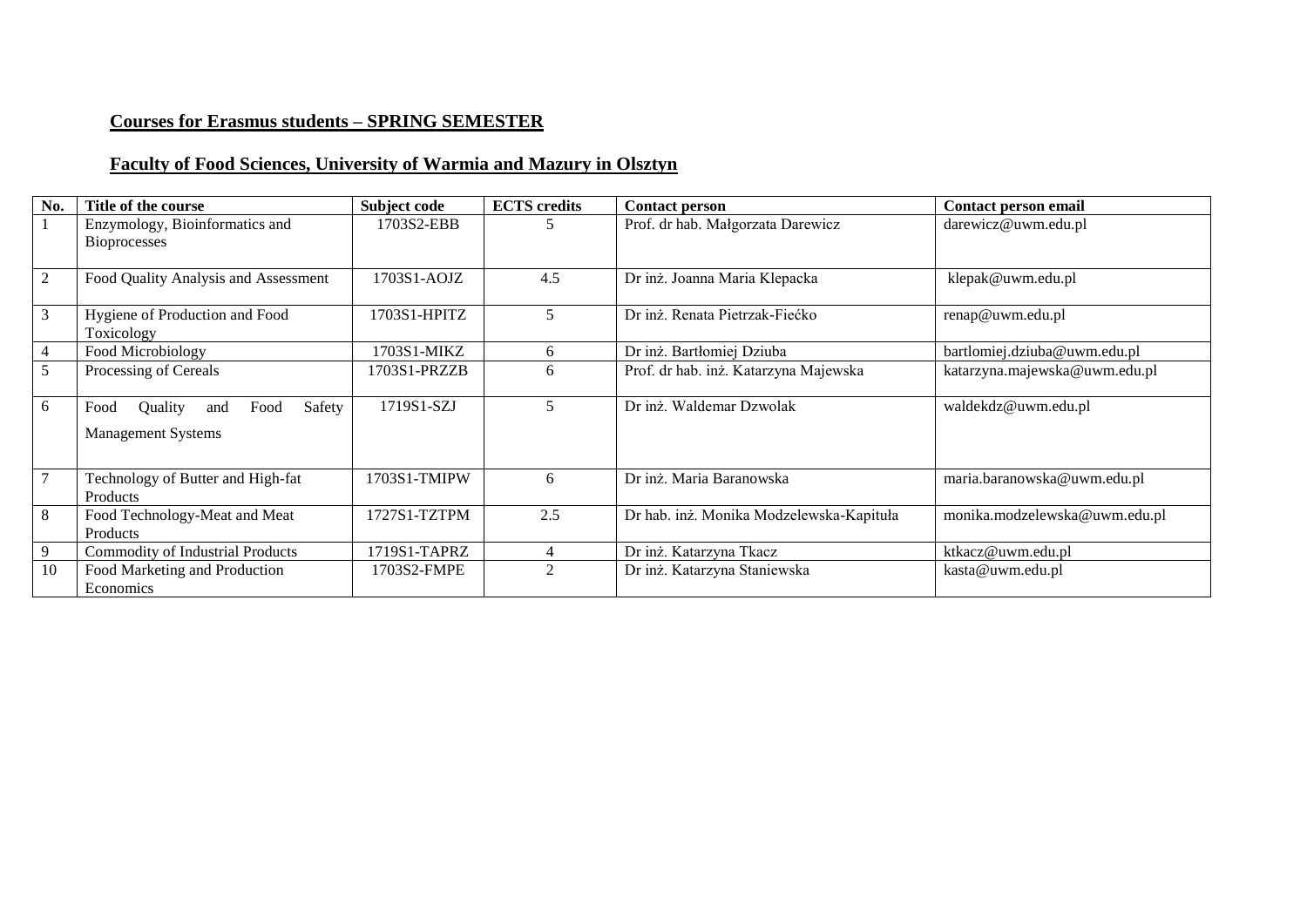# **ENZYMOLOGY, BIOINFORMATICS AND BIOPROCESSES**

#### **Contact persons - lectures:**

Prof. dr hab. Małgorzata Darewicz, e-mail: [darewicz@uwm.edu.pl;](mailto:darewicz@uwm.edu.pl) Dr hab. Anna Iwaniak, prof. UWM, e-mail: [ami@uwm.edu.pl;](mailto:ami@uwm.edu.pl) Prof. dr hab. Piotr Minkiewicz, e-mail: minkiew@uwm.edu.pl

#### **Contact persons - classes:**

dr hab. Anna Iwaniak, prof. UWM, e-mail: [ami@uwm.edu.pl;](mailto:ami@uwm.edu.pl) prof. dr hab. Piotr Minkiewicz, e-mail: [minkiew@uwm.edu.pl](mailto:minkiew@uwm.edu.pl) dr inż. Justyna Borawska-Dziadkiewicz, e-mail: [justyna.borawska@uwm.edu.pl;](mailto:justyna.borawska@uwm.edu.pl) dr inż. Justyna Bucholska, e-mail: [justyna.bucholska@uwm.edu.pl;](mailto:justyna.bucholska@uwm.edu.pl) mgr inż. Damir Mogut, e-mail: [damir.mogut@uwm.edu.pl.](mailto:damir.mogut@uwm.edu.pl)

# **Semester:**

Spring

# **ECTS: 5**

#### **Course description:**

Determination of  $\alpha$ -amylase activity by colorimetric method – analysis of effect temperature, activators and inhibitors on enzyme activity; determination of pepsin and papain activity used for milk proteins hydrolysis by titration method; structure-based database search for retrieval information concerning low-molecular compounds from Internet databases; application of computer databases to find and design of enzymatic processes involving compound; the sources of information available in selected databases of peptides- application computer tools to simulate the hydrolysis of proteins in the context of biopeptides' production; prediction of physicochemical properties of biologically active compounds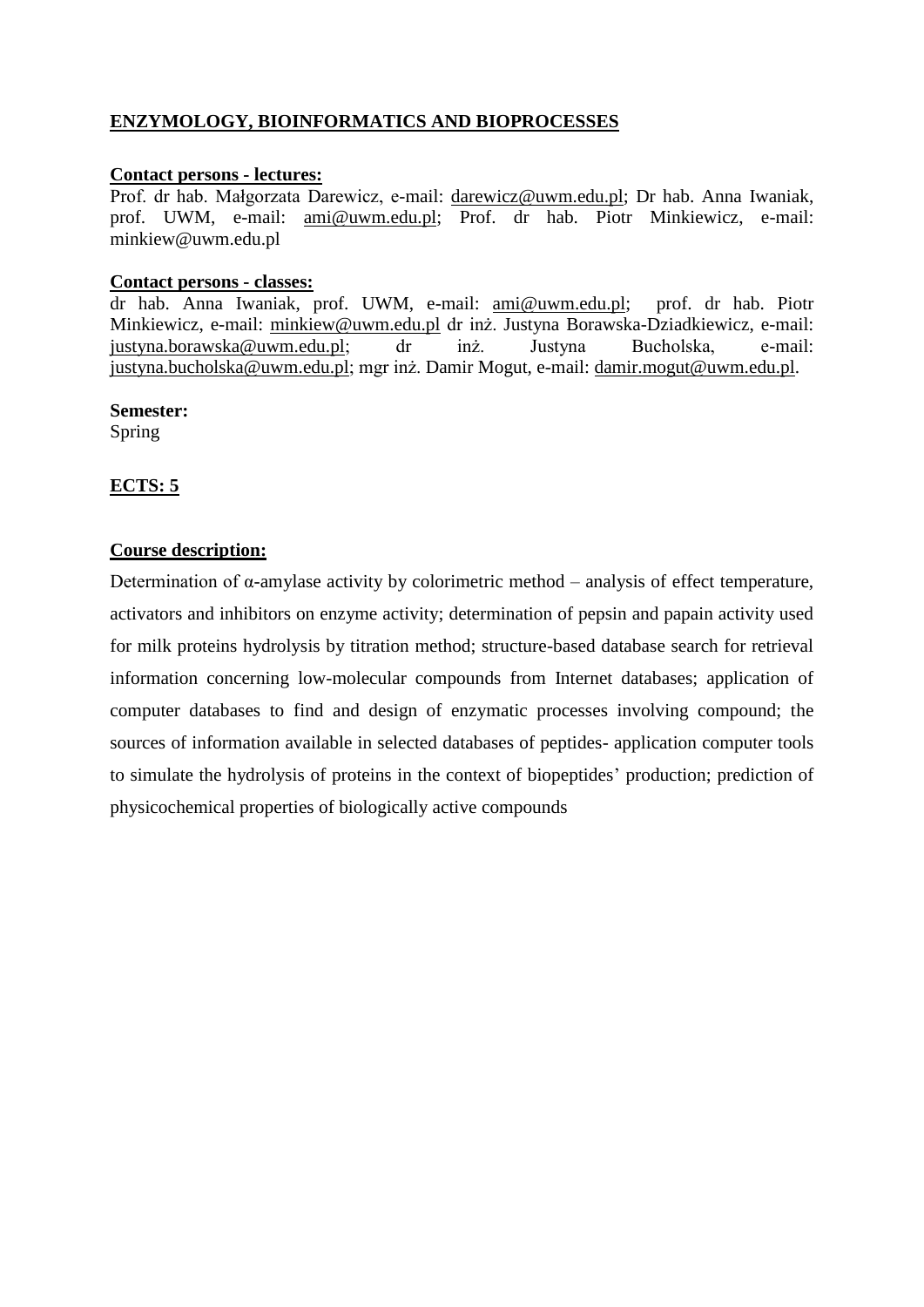# **FOOD QUALITY ANALYSIS AND ASSESSMENT**

**Contact person (lectures):**  Dr inż. Joanna Maria Klepacka, email: [klepak@uwm.edu.pl](mailto:klepak@uwm.edu.pl)

#### **Contact person (classes):**

Dr inż. Joanna Maria Klepacka, email: [klepak@uwm.edu.pl](mailto:klepak@uwm.edu.pl)

**Semester:** Spring

# **ECTS: 4.5**

# **Course description:**

The characteristics of the analytical procedures used in the determination of the basic components of raw materials and foodstuffs: theoretical basis and the course of some analytical procedures, and methods of results interpretation. Principles of water content, density, acidity, amounts of saccharides, lipids (determination of their quantity and freshness), proteins, selected minerals and vitamins determination. Carrying out the entire analytical procedure for determination of sugars, fat, and protein content in food products using different analytical methods.The principles of selecting an analytical method and determining its accuracy, sensitivity and precision.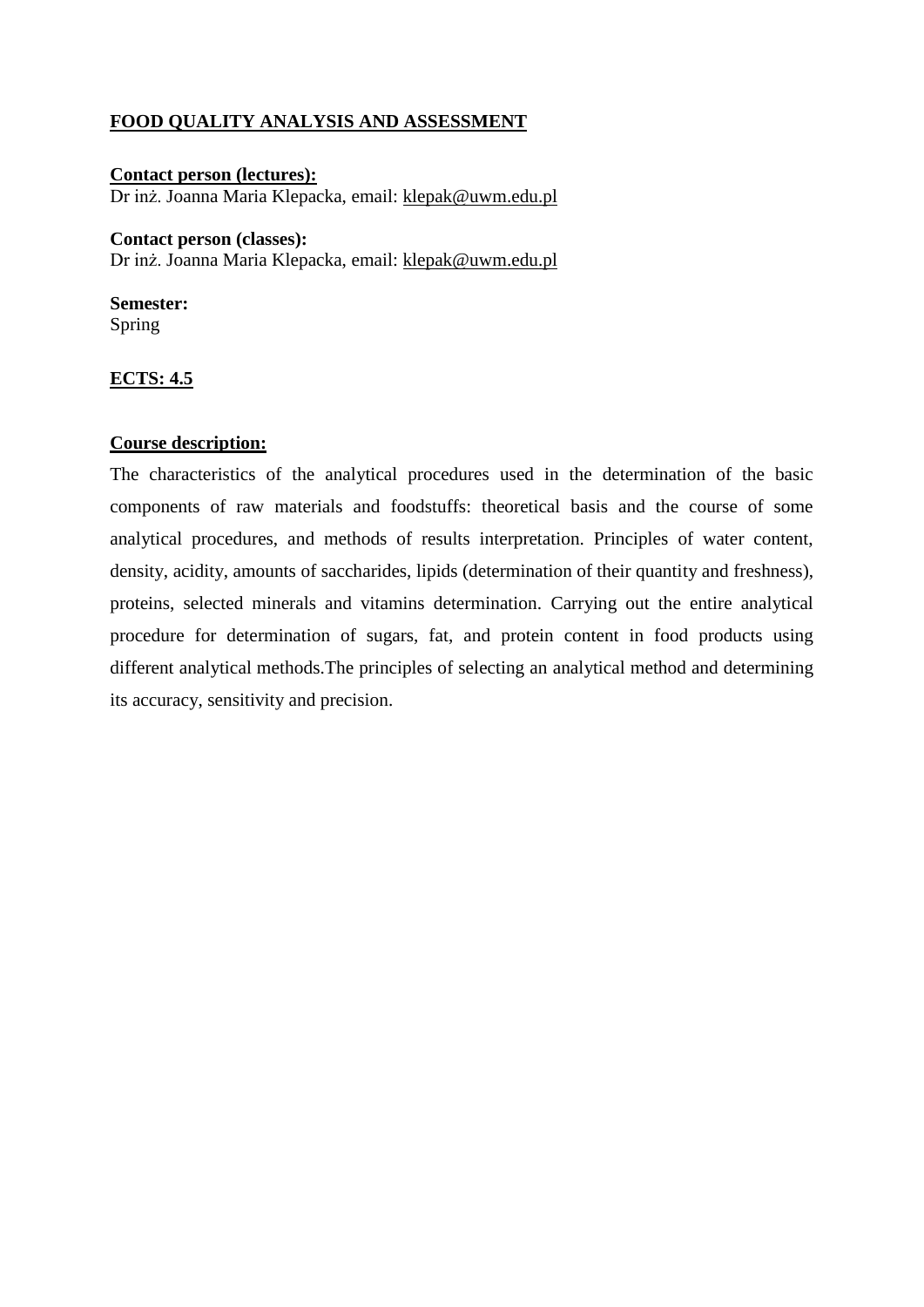# **HYGIENE OF PRODUCTION AND FOOD TOXICOLOGY**

# **Contact person lectures:**  Dr inż. Renata Pietrzak-Fiećko; email: renap@uwm.edu.pl

#### **Contact person classes:**

Dr inż. Renata Pietrzak-Fiećko; email: renap@uwm.edu.pl

# **Semester:**

Spring

# **ECTS: 5**

# **Course description:**

Acquisition of knowledge about hygiene of production of selected food products and about food toxicology. Threat of food production caused by chemical residues from the environment and use some chemical additives during food production.

- The knowledge about the types of food contaminants, coming from the environment. Understanding the ways of solving the problems of the situation by offering organic farming.
- The characteristics of the chemical compounds intentionally added during food production. The discussion about the problems of the use of the chemical food additives and their health consequences.
- The content of anti-nutritional and naturally present toxic compounds of food of animal and vegetable origin. The problems associated with the presence of anti-nutritional substances in food products and their mechanisms of action. The detection of dissolvable oxalates in coffee and tea.
- The presence of heavy metals in raw materials and food. The discussion about their sources and toxicity.
- Chemical residues' impact on the selected enzymatic reactions and the consequences of the pesticide residues in raw materials and food.
- Hygienic assessment of plastics and their toxicity. The discussion about the possible migration of the plastics' constituents to food products.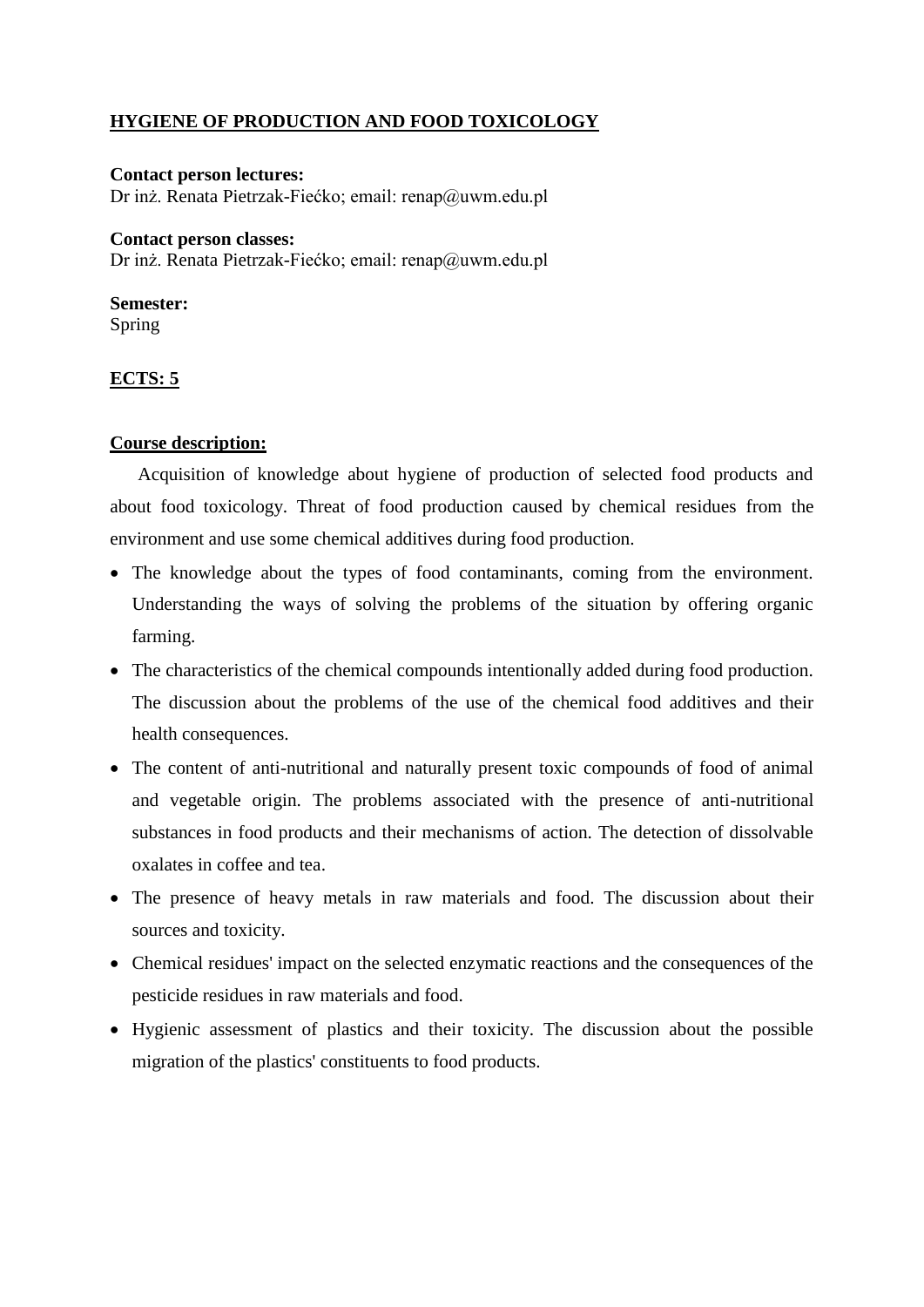# **FOOD MICROBIOLOGY**

#### **Contact person lectures:**  dr inż. Bartłomiej Dziuba, email: bartlomiej.dziuba@uwm.edu.pl

#### **Contact person classes:**

dr inż. Bartłomiej Dziuba, email: [bartlomiej.dziuba@uwm.edu.pl](mailto:bartlomiej.dziuba@uwm.edu.pl) dr inż. Wioleta Chajęcka-Wierzchowska, email: wioleta.chajecka@uwm.edu.pl

**Semester:** Spring

# **ECTS: 6**

# **Course description:**

Sterilization and disinfection. Construction of microscope and microscopy method. Prokaryotic cell morphology. Morphology of eukaryotic cells. Microbiological media and microbial culture methods. Quantitative methods in microbiological food testing. Sampling for testing. Determination of numbers, NPLs and the occurrence of microorganisms present in food. Food safety criteria and process hygiene criteria. Seminars.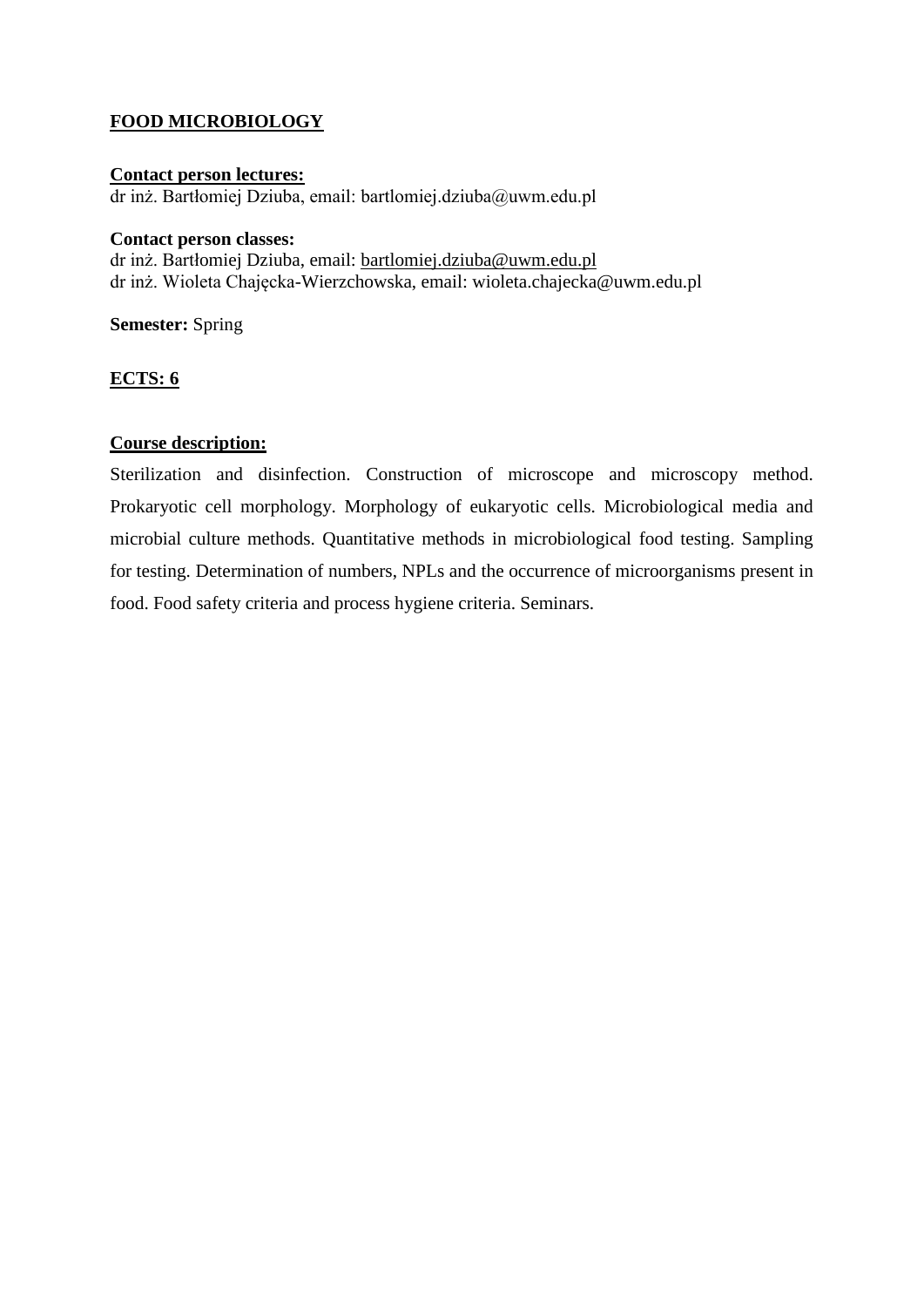# **PROCESSING OF CEREALS**

#### **Contact person lectures:**

Prof. dr hab. inż. Katarzyna Majewska, email: [katarzyna.majewska@uwm.edu.pl](mailto:katarzyna.majewska@uwm.edu.pl)

#### **Contact person classes:**

Prof. dr hab. inż. Katarzyna Majewska, email: [katarzyna.majewska@uwm.edu.pl](mailto:katarzyna.majewska@uwm.edu.pl) Dr hab. inż. Iwona Konopka, prof. UWM, email: [iwona.konopka@uwm.edu.pl](mailto:iwona.konopka@uwm.edu.pl) Dr inż. Małgorzata Tańska, email: [m.tanska@uwm.uwm.edu.pl](mailto:m.tanska@uwm.uwm.edu.pl)

#### **Semester:**

Spring

# **ECTS: 6**

# **Course description:**

Characteristics of particular cereal species, its meaning in economy, directions of utilization (in: food industry; another branches of industry; husbandry). Technology of grains milling. Technology of baking. Pasta-making process. Technology of breakfast cereals - expansion and extrusion processes. Recent trends and technology developments in cereals processing.

Quality evaluation of chosen cereal products. Laboratory milling of wheat and rye grains with quality evaluation of obtained flours. Laboratory baking trials with quality evaluation of obtained breads. Extrusion of cereals with the use of single screw extruder. Quality evaluation of obtained extrudates. Baking competitions. Seminar classes.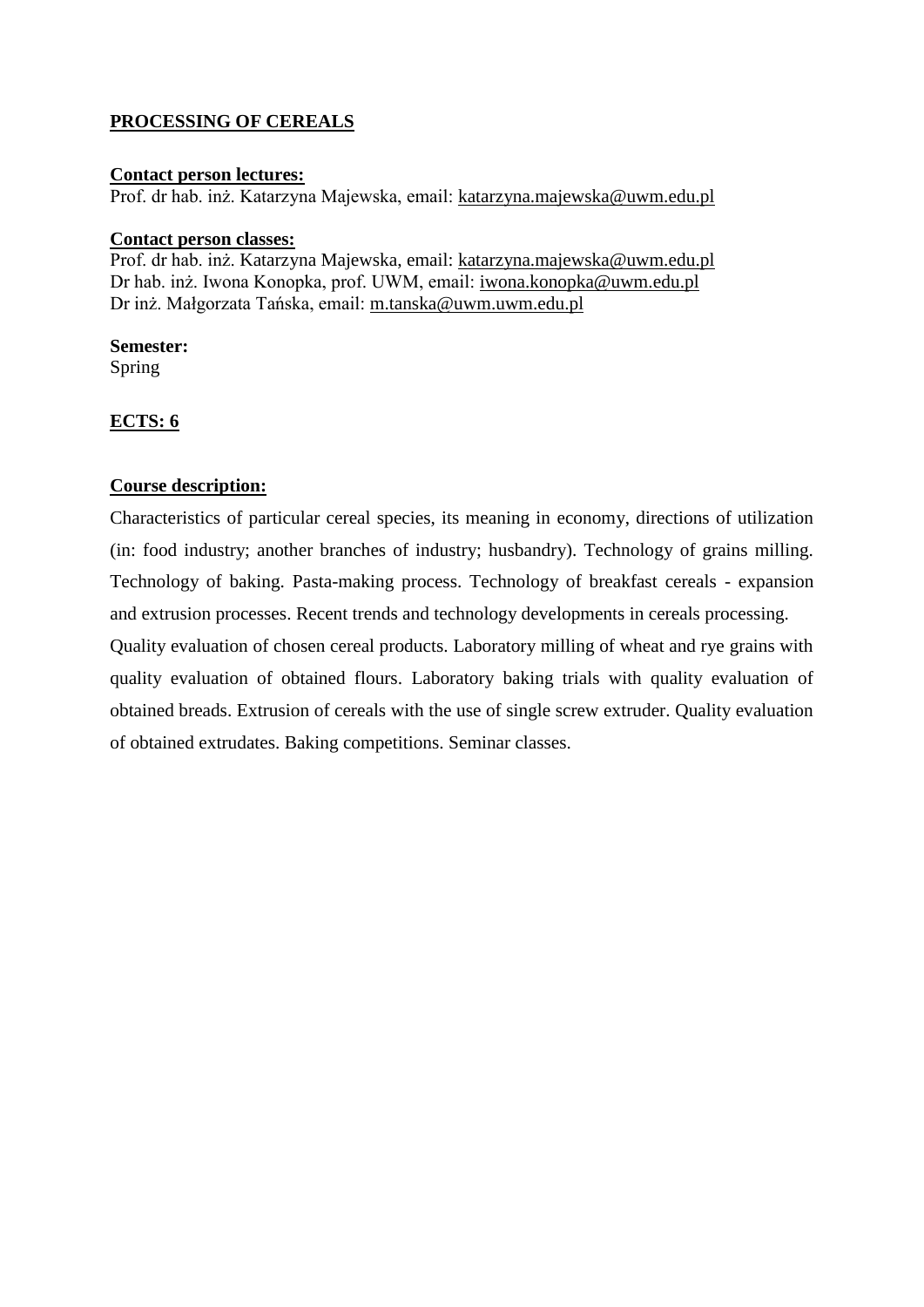# **FOOD QUALITY AND FOOD SAFETY MANAGEMENT SYSTEMS**

#### **Contact person lectures:**  Dr inż. Waldemar Dzwolak, email: [waldekdz@uwm.edu.pl](mailto:waldekdz@uwm.edu.pl)

#### **Contact person classes:**

Dr inż. Waldemar Dzwolak, email: [waldekdz@uwm.edu.pl](mailto:waldekdz@uwm.edu.pl)

# **Semester:**

Spring

# **ECTS: 5**

# **Course description:**

Fundamentals of food quality and food FOOD safety management systems. Terms and definitions. Food safety hazards – classification, characterization and control measures. Basics of food defence and food allergen control. Selected EU food law regulations. Prerequisite programs and operational prerequisites programs. Developing of HACCP plan and food defence plan. Document control in management systems. Procedures, specifications, codes and programs. Traceability in the food chain. Flexibility areas during implementation of the HACCP principles and PRPs/OPRPs. Salford Model in catering and retailing. Characterization of BRC, IFS, ISO 22000 and ISO 9001 standards and FSSC 22000 certification scheme. Internal audit and management review. Performance indicators and management by objectives. Tools and methods applicable for continual improvement of food quality and food safety management systems.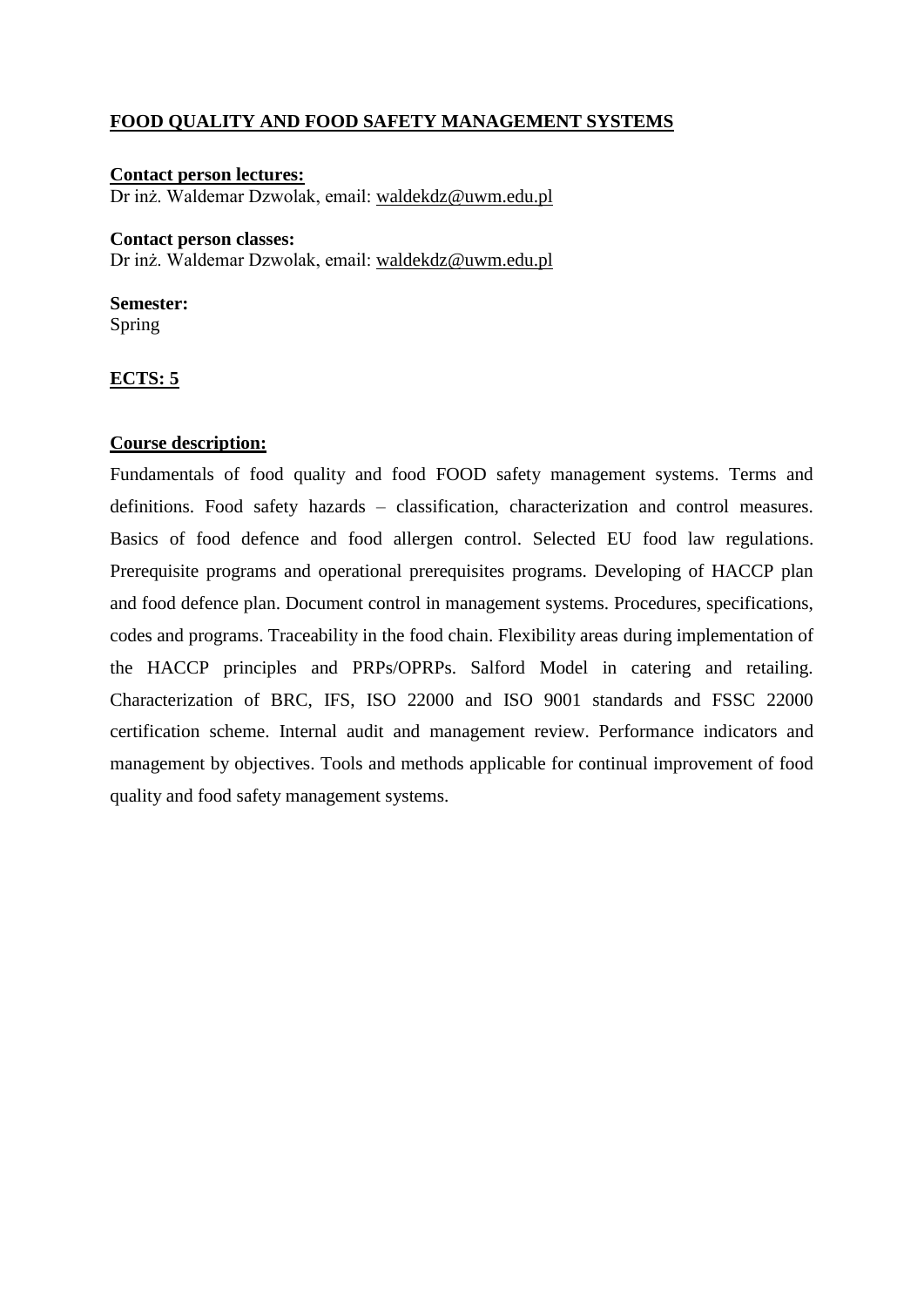# **TECHNOLOGY OF BUTTER ADN HIGH-FAT PRODUCTS**

# **Contact person lectures:**

dr inż. Maria Baranowska, email: maria.baranowska@uwm.edu.pl,

#### **Contact person classes:**

dr inż. Maria Baranowska, email: [maria.baranowska@uwm.edu.pl](mailto:maria.baranowska@uwm.edu.pl)

#### **Semester:**

Spring

# **ECTS: 6**

# **Course description:**

The aims are an acquisition of knowledge and skills in technology of butter and high milk fat products. Characteristic of the butter types – definitions, compositions, sensory and nutrition value. Characteristic the methods of butter production. Preliminary stages of the butter production. Steps of butter manufacturing processes. Periodical productionin of butter. Alternative buttermaking methods. Production of dairy spreads. Continuous production of butter. Analysis of cream and butter. Acquisition of knowledge and skills in area of physicochemical and sensory evaluation of cream, butter and dairy spreads. Butter defects and their causes.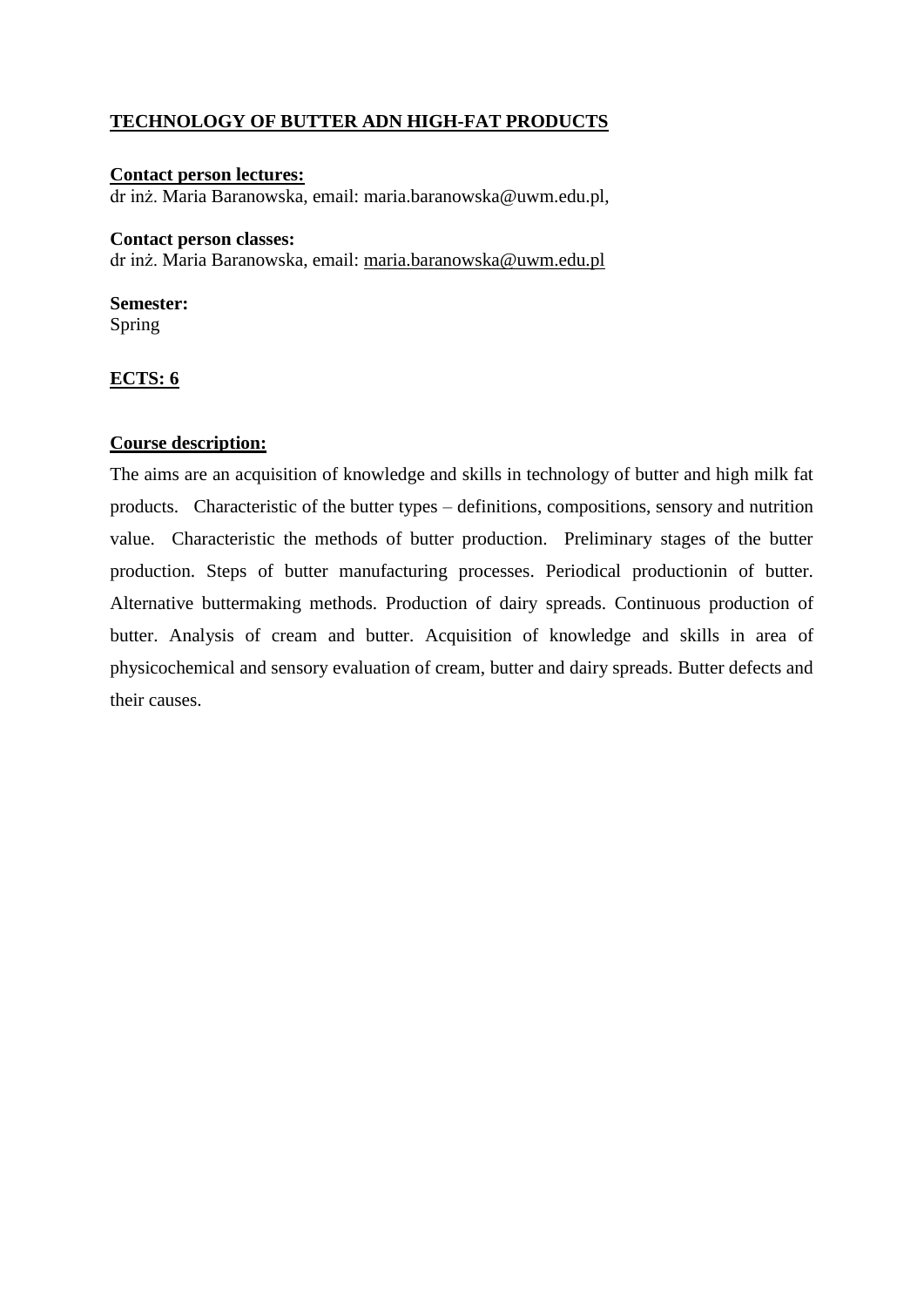# **FOOD TECHNLOGY – MEAT AND MEAT PRODUCTS**

#### **Contact person lectures:**

Dr hab. inż. Monika Modzelewska-Kapituła, email: [monika.modzelewska@uwm.edu.pl](mailto:monika.modzelewska@uwm.edu.pl)

#### **Contact person classes:**

Dr hab. inż. Monika Modzelewska-Kapituła, email: [monika.modzelewska@uwm.edu.pl](mailto:monika.modzelewska@uwm.edu.pl)

# **Semester: Spring**

# **ECTS: 2.5**

# **Course description:**

The production, global consumption and characterization of the most common meat types (pork, poultry, beef). Meat and meat products – definitions according to European Union law. The structure, chemical composition, technology properties and nutritional value of meat. Basis of meat processing - processes and materials used in sausage, ham, pate and canned meat production (curing, salting, chopping, comminuting, mixing, tumbling, stuffing, heat treatment). Additives used in meat technology.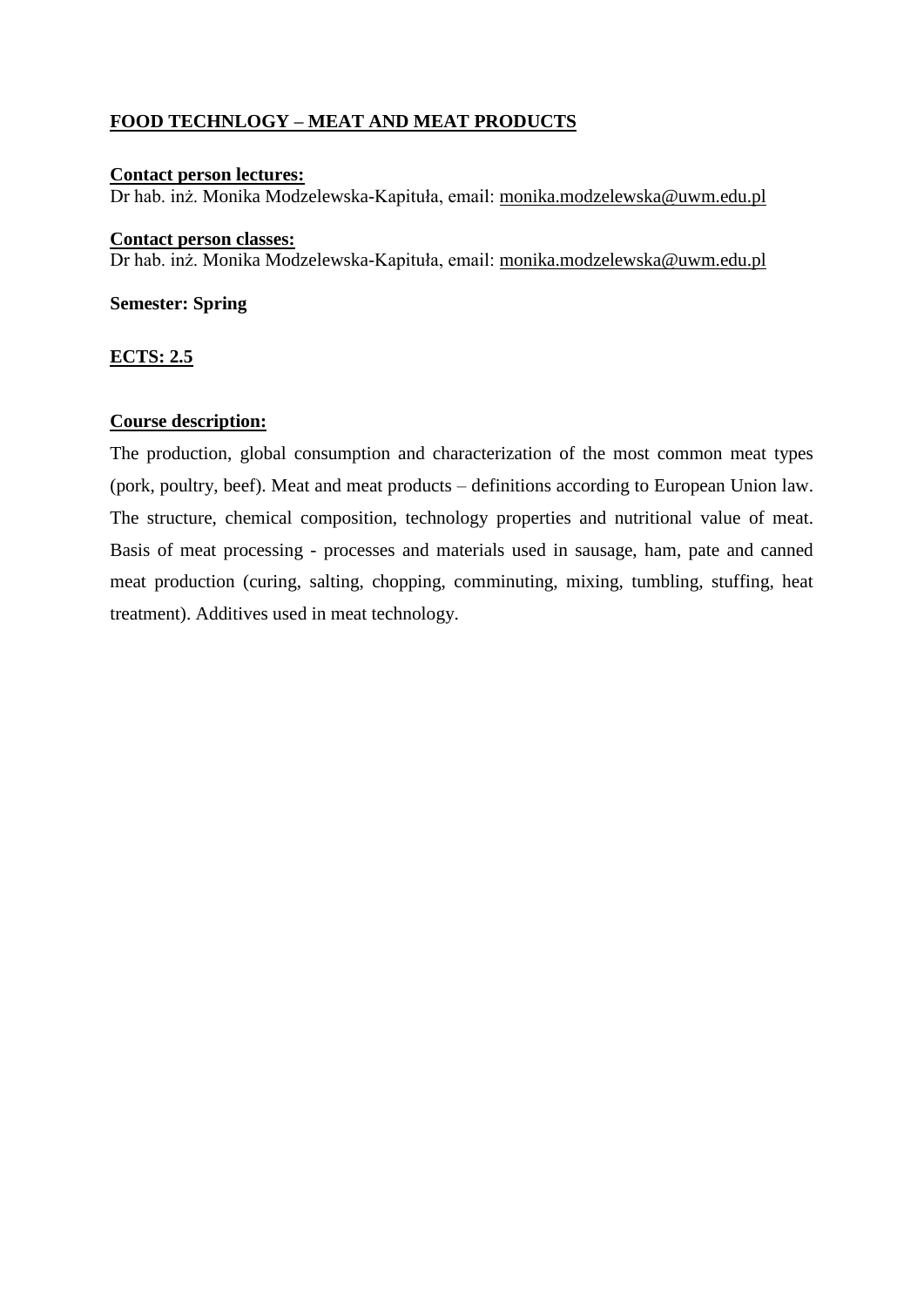#### **COMMODITY OF INDUSTRIAL PRODUCTS**

**Contact person lectures:**  Dr inż. Katarzyna Tkacz, email: [ktkacz@uwm.edu.pl](mailto:ktkacz@uwm.edu.pl)

#### **Contact person classes:**

Dr inż. Katarzyna Tkacz, email: [ktkacz@uwm.edu.pl](mailto:ktkacz@uwm.edu.pl)

# **Semester:**

Spring

# **ECTS: 4**

#### **Course description:**

Issues related to the commodity - its usable and exchangeable value and methods of quality evaluation. Characteristics and commodity evaluation of selected groups of industrial products (cosmetics, ceramic and glassware, household articles) - raw materials used for their production, manufacturing operations, storage. Analysis of the utility features of the chosen industrial product together with preparation of the powerpoint, presentation and the discussion. Field activities - production and quality assessment of glass products.